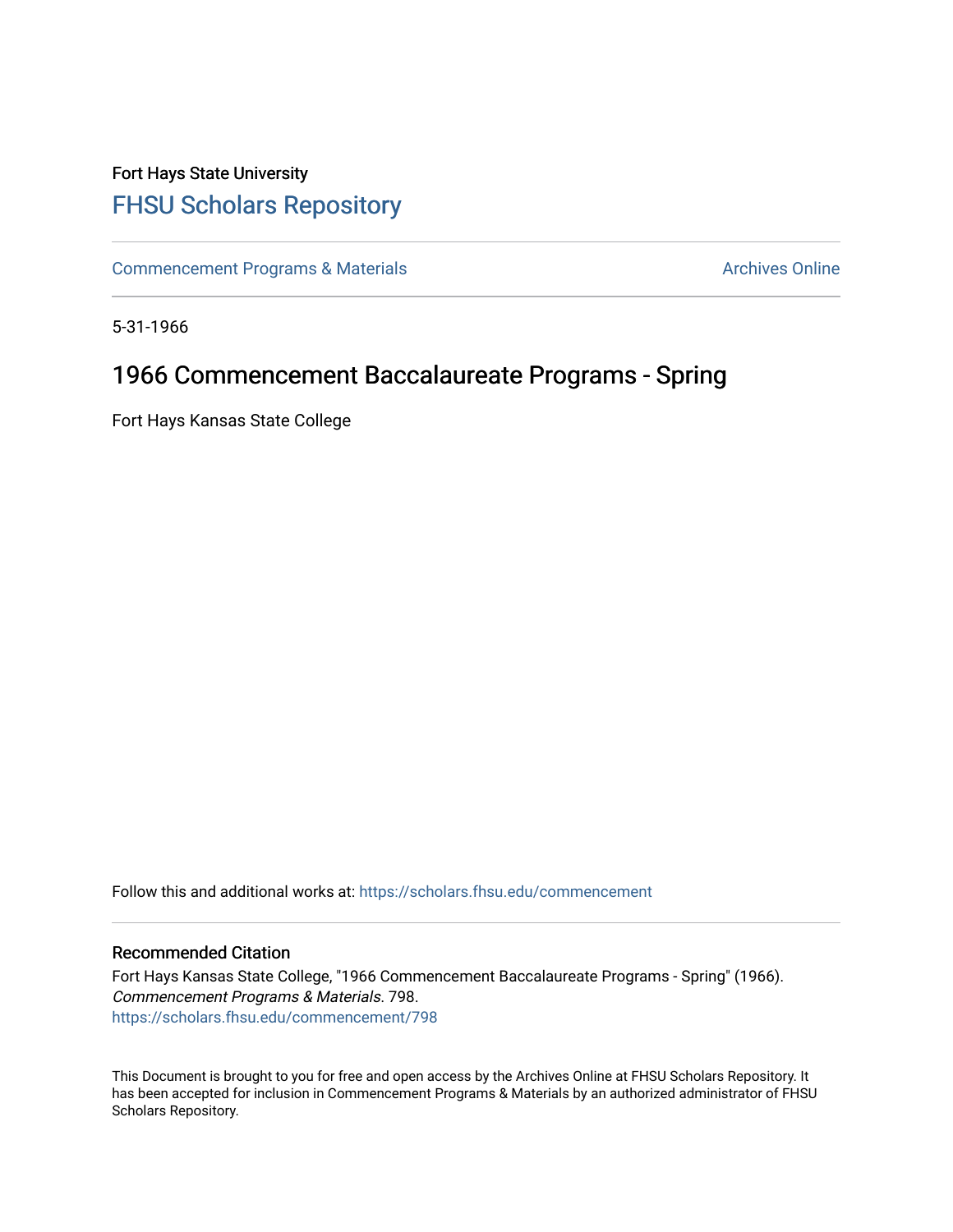Fort Hays Kansas State College

 $1966$ 

Hays, Kansas

*Baccafaureale Serviceo* 

MAY THE TWENTY-NINTH, NINETEEN HUNDRED SIXTY-SIX EIGHT O'CLOCK IN THE EVENING LEWIS FIELD STADIUM

Richard E. Burnett, presiding

BAND PRELUDE Zueignung Richard Strauss PROCESSIONAL March from Tannhauser Richard Wagner Concert Band Lyle Dilley, conducting Steve L. Culver INVOCATION Pastor, Hays Christian Church DOXOLOGY - Bourgeois Audience SCRIPTURE READING AND PRAYER - - - Robert M. Aldrich Pastor, Church of the Nazarene CONCERT CHOIR Hail, Gladdening Light  $\mathbb{D}$ r. Charles Wood Salvation is Created <u>en del esta</u> el e Tschesnokov  $\overline{a}$ The Fort Hays Concert Choir Donald E. Stout, conducting SERMON "Fringe Obligations" - Warren Schmidt Pastor, Messiah Lutheran Church 0 GOD, OUR HELP IN AGES PAST (St. Anne) W. Croft Audience **BENEDICTION** Steve L. Culver CHORAL RESPONSE - The Fort Hays Concert Choir NOTE: The audience will remain seated during the processional.